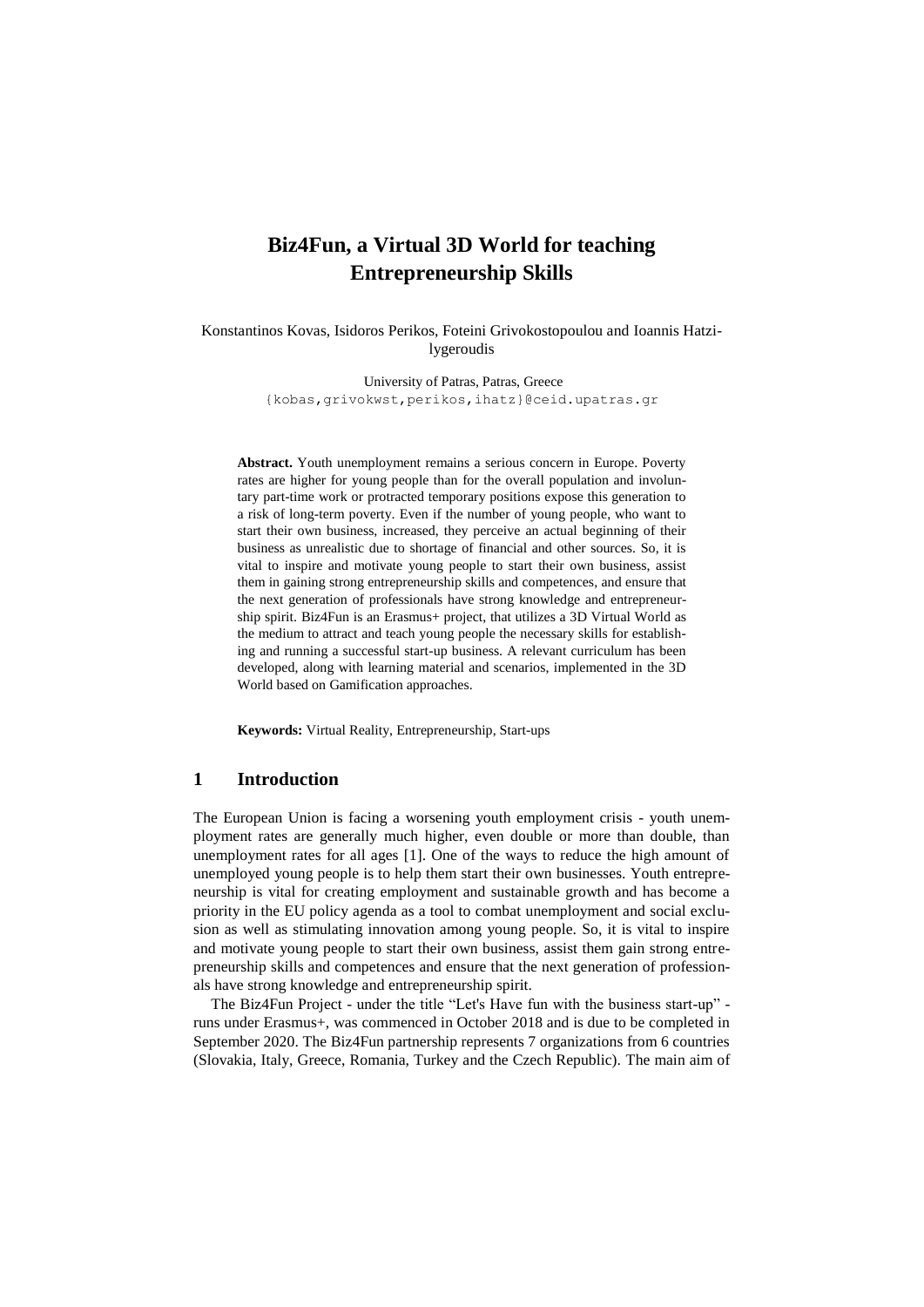the project is to increase the competitiveness of young, mostly unexperienced people, on the job market in partners' countries using a 3D virtual learning environment with learning material and activities.

Several innovative open courses and learning scenarios have been designed to efficiently teach Entrepreneurship, focusing on the steps and the knowledge to build a successful start-up company. The educational platform that has been developed, uses advanced ICT-based educational methods like 3D virtual reality to host the learning material and the learning scenarios based on Gamification approaches. The three main outputs of the project are 1) a curriculum and learning scenarios, based on the study and analysis of best practices in the development of technology incubators and successful entrepreneurial activities, 2) content for the learning topics regarding the necessary skills to establish and manage a company, offered as Open Educational Resources, and 3) a 3D Virtual World that will host the learning resources along with a Game using the described learning scenarios.

The rest of the paper is structured as follows: In Section 2, the technical aspects of the 3D Virtual World are presented. In Section 3, the educational material and courses offered to the students are presented. Finally, Section 4 concludes the paper.

## **2 The Biz4Fun 3D Virtual World**

Over the past decades, technology has offered new approaches and opportunities for more efficient and intensive learning. One of the latest technologies involves 3D Virtual Reality environments. A Virtual World environment offers the ability for students to virtually interact and experiment with items and constructions in a similar way they would do in the real world.

One of the most popular platforms that offer the ability to create Virtual Worlds is the Open Simulator (OPENSIM) platform. OpenSimulator is an open source multiplatform, multi-user 3D application server. It can be used to create a virtual environment (or world) which can be accessed through a variety of clients, on multiple protocols. Opensim empowers students - through their avatars - to move around the areas of the virtual word, to communicate with one another using text, voice and gesture animations and to interact with items. In figure 1, a part of the Virtual Word developed is presented.

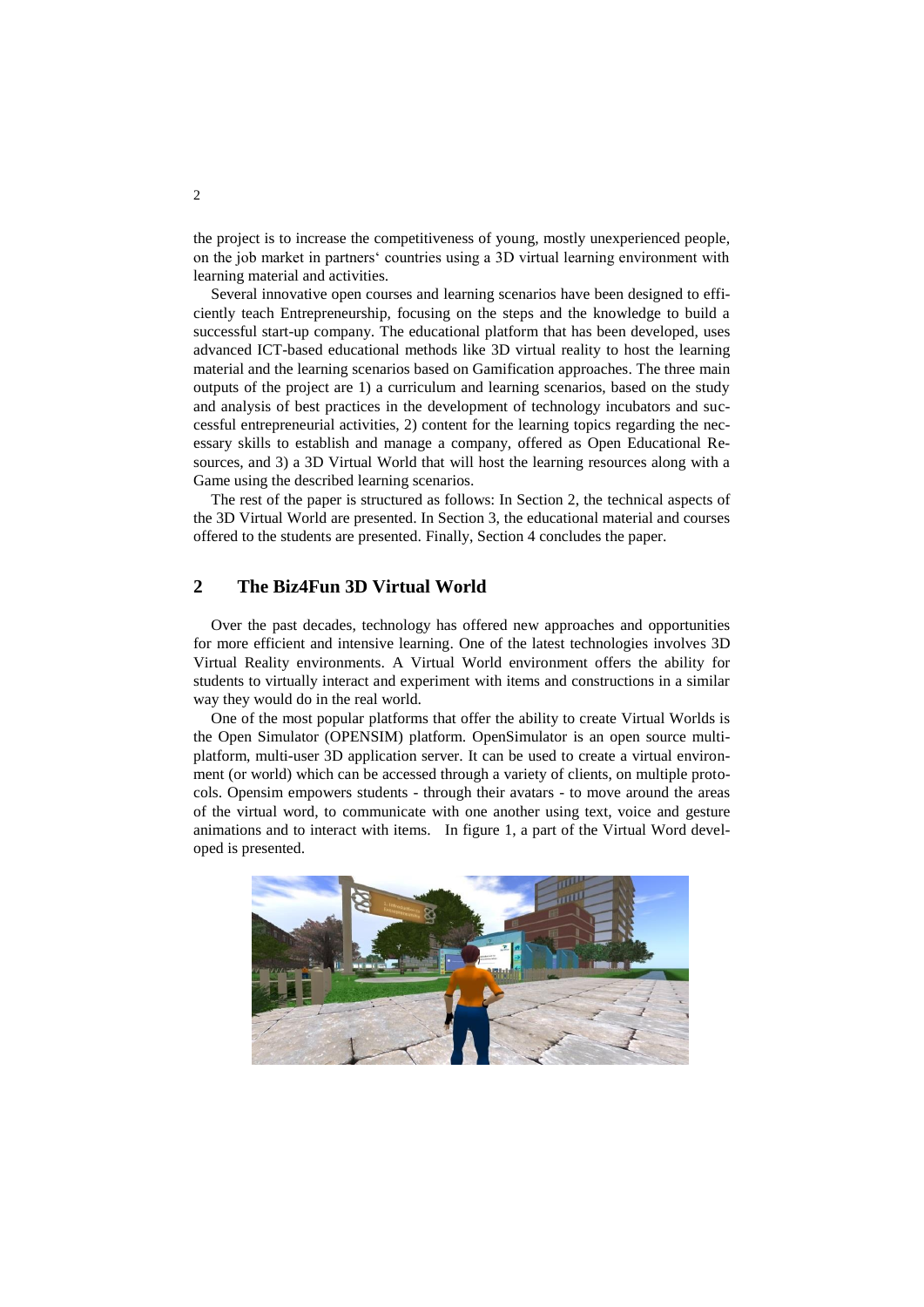The Biz4Fun 3D Virtual World is the main output of this project, hosting all the OER (textbooks, presentations, multimedia, 3D objects and constructions) developed as well as the learning scenarios. The environment will be freely available for young people to visit and use for self-learning purposes. Moreover, trainers will be encouraged to participate and extend the courses offered while improving their ICT skills. Furthermore, it will include functionality for gamification and carrying out virtual sessions like conferences and seminars, a media library and other learning activities. The game will be elaborated with knowledge from successful start-up cases through the developed OERs. The overall concept of the game will be based on real start-up companies. The participant will have to establish a start-up company and manage it from the beginning.

#### **3 Courses formulation in the Virtual World**

The courses that have been developed cover the key concepts and steps needed to design or innovate a business model. Students can learn about the trade-offs to be made, and the design issues that are critical for a viable and sustainable business model. In terms of demonstrating the understanding of how to develop a successful business, the student will be able to: a) design an appropriate business model; b) recognize appropriate financing models for their entrepreneurial career; c) articulate an effective elevator pitch to gain support for the venture; d) develop a well-presented business plan that is feasible; e) develop a multi-target marketing strategy.

The courses included in the Biz4Fun curriculum are the following:

- Introduction into the Entrepreneurship
- Business Opportunities and Market Trends in your Country and Europe
- Business Models
- Business Plan
- Collaborative Tools for Designing or Innovating a Business Model
- Marketing
- Digital Marketing
- Analysis on the Best Marketing Strategies for Small Businesses
- Financial Management
- Human Resources Management

Through these courses, young people will be able to follow step by step the establishment of a successful business.